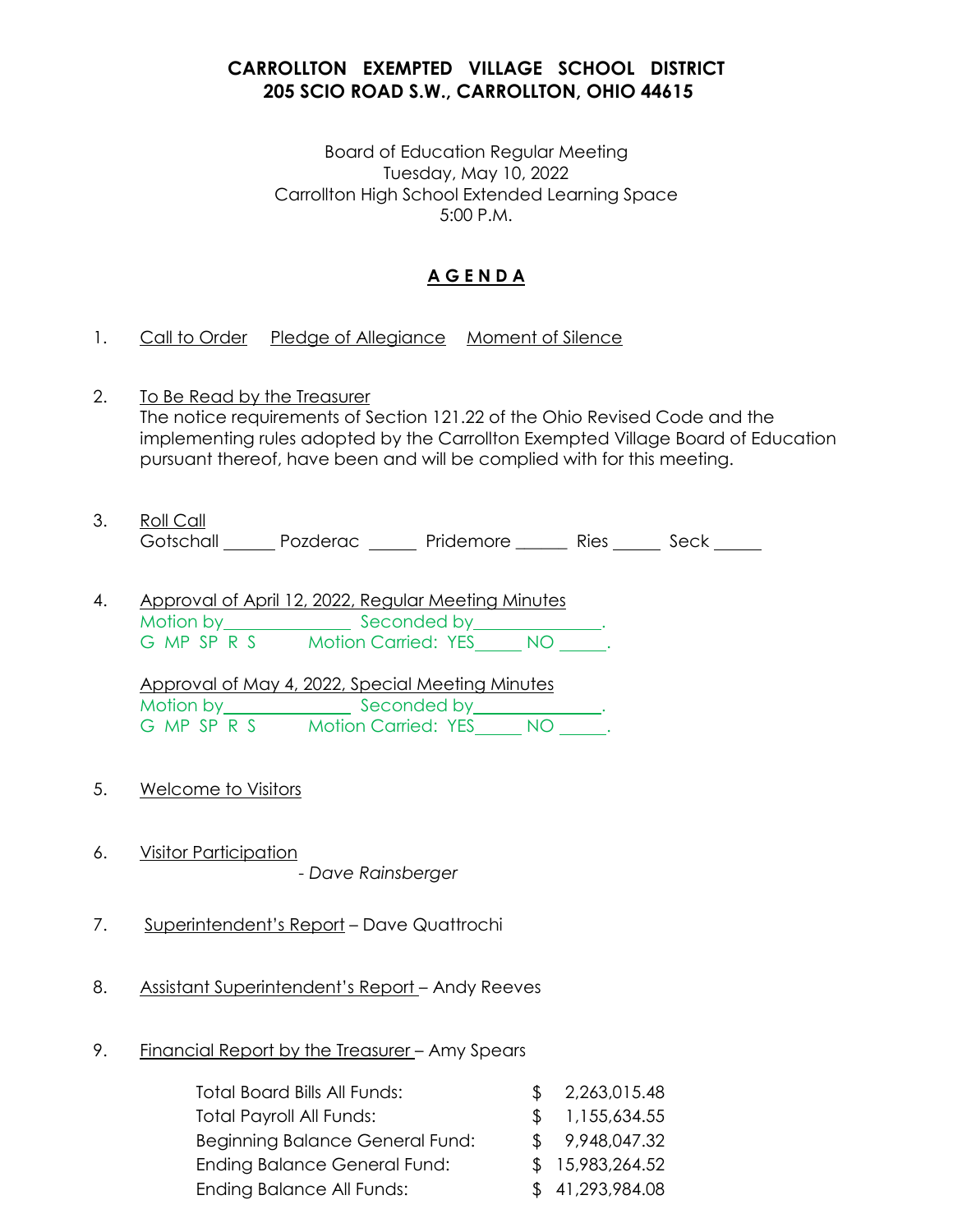#### 9. Financial Report by the Treasurer (concluded)

- A. Payment of Bills Motion by **Seconded by ELECT**. G MP SP R S Motion Carried: YES NO .
- B. Transactions

RECOMMENDED ACTION: That the Board approve the following transaction:

**TRANSFER Amount To From** \$319,000.00 Classroom Facilities Maintenance Fund (034) General Fund Motion by **Seconded by** Seconded by G MP SP R S Motion Carried: YES NO .

- 10. Student Achievement Report
- 11. Buckeye Career Center Report Dan Ries
- 12. Legislative Report Steve Pridemore
- 13. Business Advisory Report
- 14. District Groups
- 15. Committee Reports
- 16. Old Business
- 17. New Business

If it appears that the Board is moving quickly on the various agenda items, it is because members have been given background information several days prior to the meeting. Board members have had the opportunity to study this information and to acquire more data if necessary before coming to the meeting.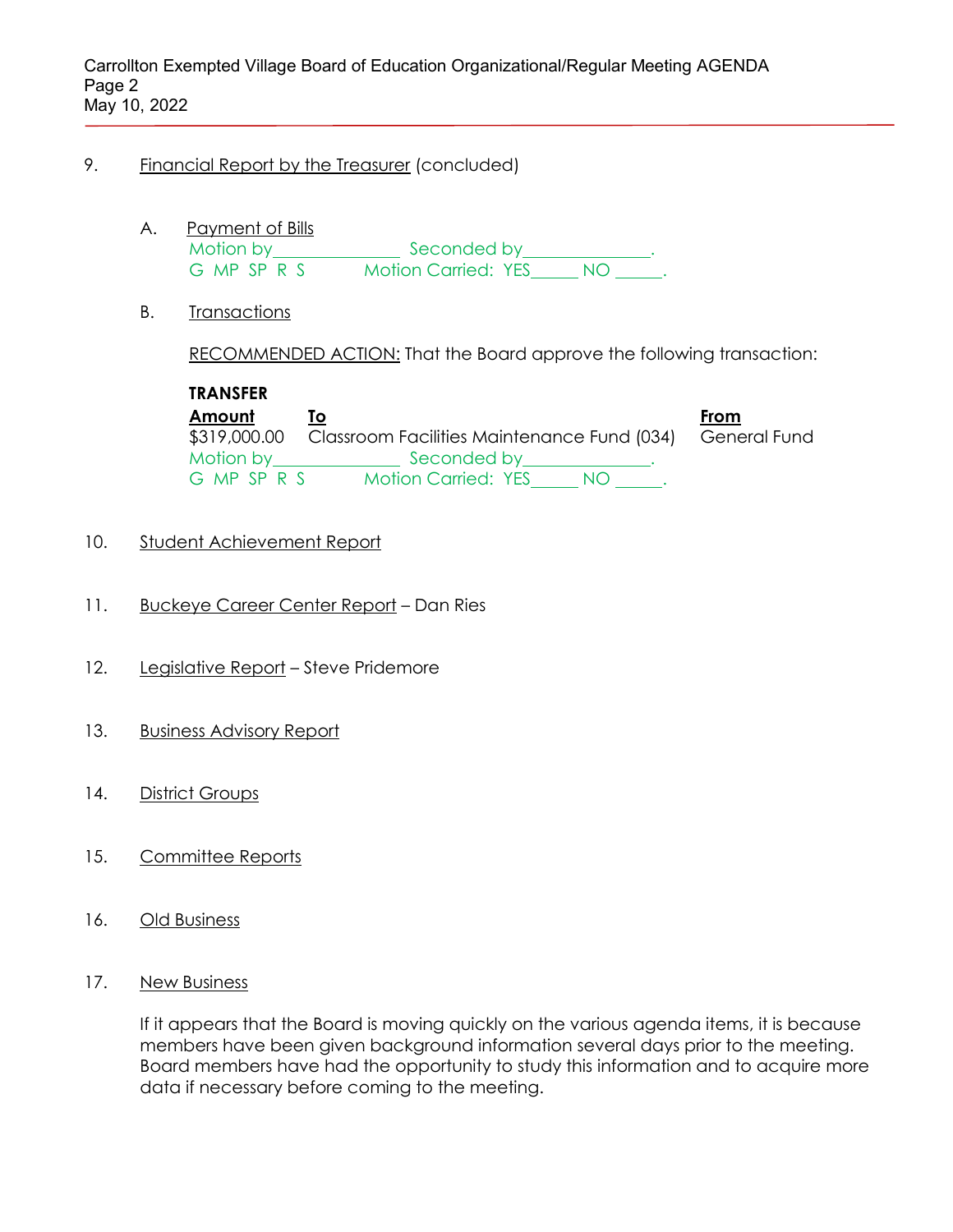- 17. New Business (continued)
	- A. Title III EL Consortium Contract (see enclosure)

RECOMMENDED ACTION: That the Board enter into a contract with Stark County Educational Service Center (SCESC) beginning July 1, 2022 through June 30, 2023, as presented. Motion by Seconded by Motion by Beconded by Anti-G MP SP R S Motion Carried: YES NO \_\_\_\_\_.

B. Summer Warrior Academy 2022 Budget (see enclosure)

RECOMMENDED ACTION: That the Board approve the budget for Summer Warrior Academy 2021-2022, as presented. Motion by Seconded by Motion by Allen Branch Seconded by Allen Branch Branch Branch Branch Branch Branch Branch Br G MP SP R S Motion Carried: YES NO .

C. Warrior Camp STEM Edition 2022 (see enclosure)

RECOMMENDED ACTION: That the Board approve the budget for Warrior Camp STEM Edition 2022, as presented. Motion by Seconded by Notion by Seconded by Notion 3 G MP SP R S Motion Carried: YES NO ........

D. Summer School Paraprofessional Rate of Pay

RECOMMENDED ACTION: That the Board approve a rate of pay of \$15.00 per hour for summer school Paraprofessionals. Motion by Seconded by Motion by Seconded by G MP SP R S Motion Carried: YES NO .

E. Five-Year Forecast (see enclosure) The five-year forecast (FY2021-2025) must be updated by May 31st as required by law.

RECOMMENDED ACTION: That the Board approve the updated five-year forecast, as presented by the Treasurer. Motion by Seconded by Motion by Beconded by Antison

G MP SP R S Motion Carried: YES NO \_\_\_\_\_.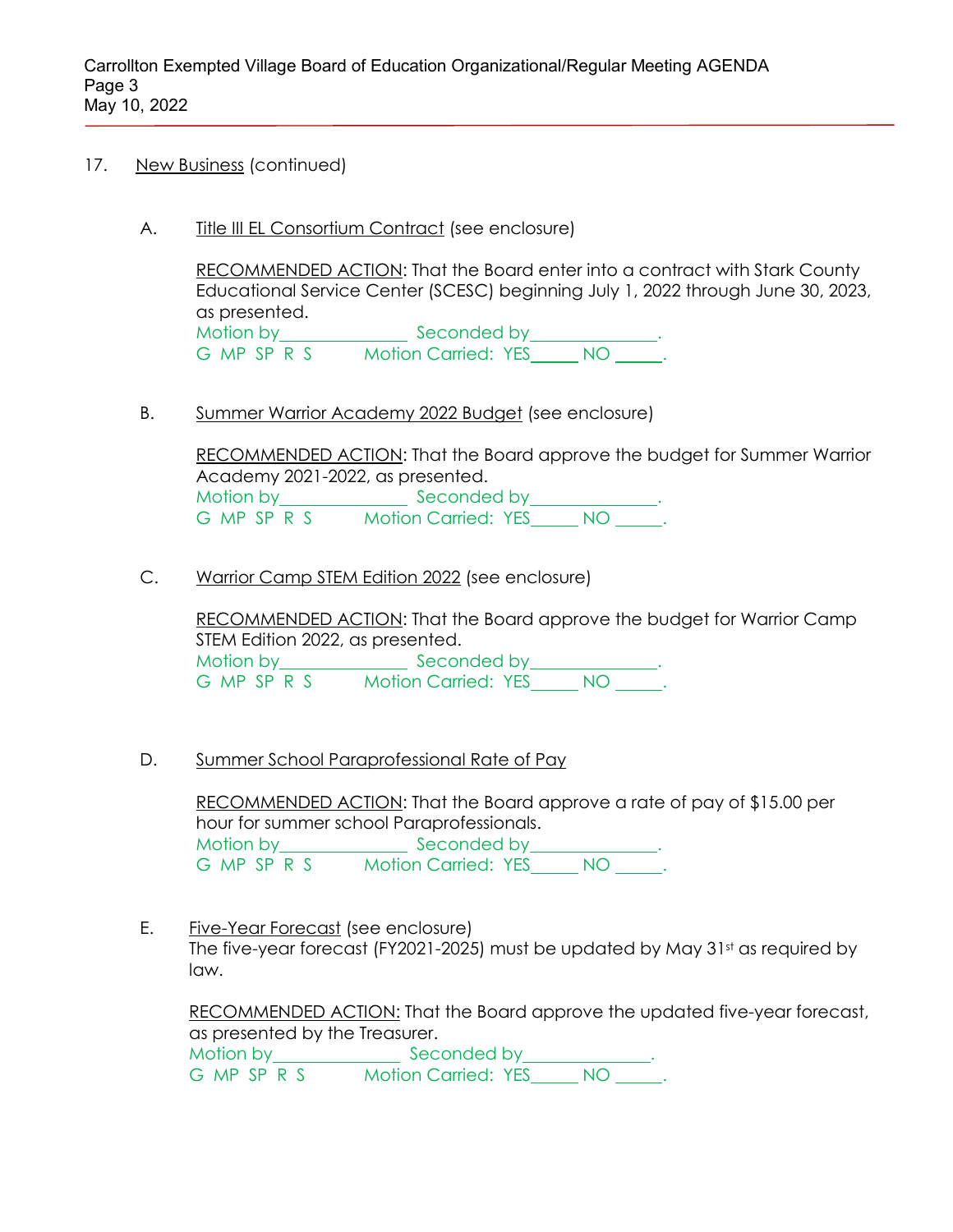- 17. New Business (continued)
	- F. Graduating Class of 2022 (see enclosure) A list of students who may be eligible to graduate from Carrollton High School has been presented by Mr. Davis. Graduation is scheduled for Friday, May 27, 2022.

RECOMMENDED ACTION: That the Board approve the list of 2022 graduates as submitted, pending successful completion of all requirements. Motion by **Seconded by Motion by** Seconded by G MP SP R S Motion Carried: YES NO .

G. Parent Transportation Handbook (see enclosure)

RECOMMENDED ACTION: That the Board approve the Parent Transportation Handbook, as presented. Motion by **Seconded by Seconded by** G MP SP R S Motion Carried: YES NO .

H. Summit ESC Service Contract (see enclosure)

RECOMMENDED ACTION: That the Board approve the contract for Online LPDC Management System with Summit Educational Service Center (SESC) beginning July 1, 2022 and ending June 30, 2027. Motion by **Seconded by Motion by** Seconded by

G MP SP R S Motion Carried: YES NO \_\_\_\_\_.

I. Request for Unpaid Leave of Absence (see enclosure)

RECOMMENDED ACTION: That the Board approve the following request for unpaid leave of absence:

| Individual      | <b>Position</b>            | Date of Leave                                                                                                  |
|-----------------|----------------------------|----------------------------------------------------------------------------------------------------------------|
| Courtney Shreve | Teacher                    | April 28, 2022                                                                                                 |
| Motion by       |                            | Seconded by the control of the second state of the second state of the second state of the second state of the |
| G MP SP R S     | <b>Motion Carried: YES</b> | NO.                                                                                                            |

J. Substitute Appointments

RECOMMENDED ACTION: That the Board approve the following substitutes for the 2021-2022 fiscal year. Proper documentation has been verified and is on file:

| Individual          | <b>Position</b>            | <b>Effective Date</b> |
|---------------------|----------------------------|-----------------------|
| Grace E. Leslie     | Classified                 | May 31, 2022          |
| Talen N. Timberlake | Classified                 | May 31, 2022          |
| Motion by           | Seconded by                |                       |
| G MP SP R S         | <b>Motion Carried: YES</b> | NO.                   |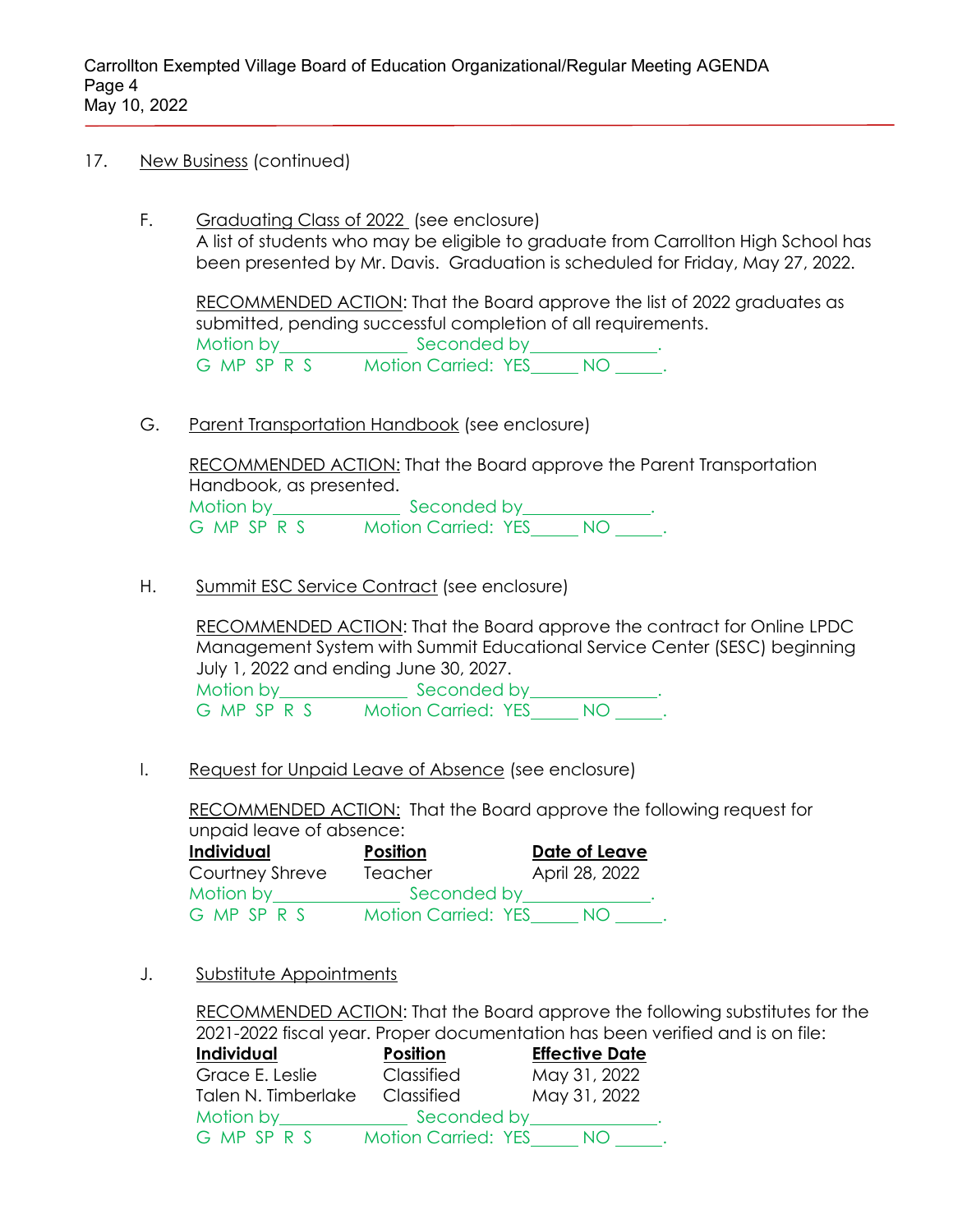#### 17. New Business (concluded)

#### K. Substitute Appointments

RECOMMENDED ACTION: That the Board approve the following substitutes for the 2022-2023 fiscal year. Proper documentation has been verified and is on file:

| <b>Individual</b>    | <b>Position</b>            | <b>Effective Date</b> |
|----------------------|----------------------------|-----------------------|
| Ryli A. Bolanz       | Certificated               | July 1, 2022          |
| Cailyn D. Bright     | Classified                 | July 1, 2022          |
| Sadie A. Green       | Classified                 | July 1, 2022          |
| Grace E. Leslie      | Classified                 | July 1, 2022          |
| Hannah A. Lutton     | Certificated               | July 1, 2022          |
| Abigail R. Miller    | Classified                 | July 1, 2022          |
| McKinzie A. Mitchell | Classified                 | July 1, 2022          |
| Mikayla L. Poole     | Classified                 | July 1, 2022          |
| Talen N. Timberlake  | Classified                 | July 1, 2022          |
| Tyra Warrington      | Certificated               | July 1, 2022          |
| Motion by            | Seconded by                |                       |
| G MP SP R S          | <b>Motion Carried: YES</b> | NO                    |

#### 18. Executive Session

RECOMMENDED ACTION: That the Board enter into executive session for the following reason:

| Motion by   | Seconded by                |  |  |
|-------------|----------------------------|--|--|
| G MP SP R S | <b>Motion Carried: YES</b> |  |  |

## 19. Board Participation

20. Motion to Adjourn

| Motion by   | Seconded by                |    |  |
|-------------|----------------------------|----|--|
| G MP SP R S | <b>Motion Carried: YES</b> | NC |  |

21. Next Meeting - Tuesday, June 14, 2022, 5:00 P.M., CHS Extended Learning Space



**(Upon request to the Superintendent, the District shall make reasonable accommodations for a disabled person to be able to participate in this activity.)**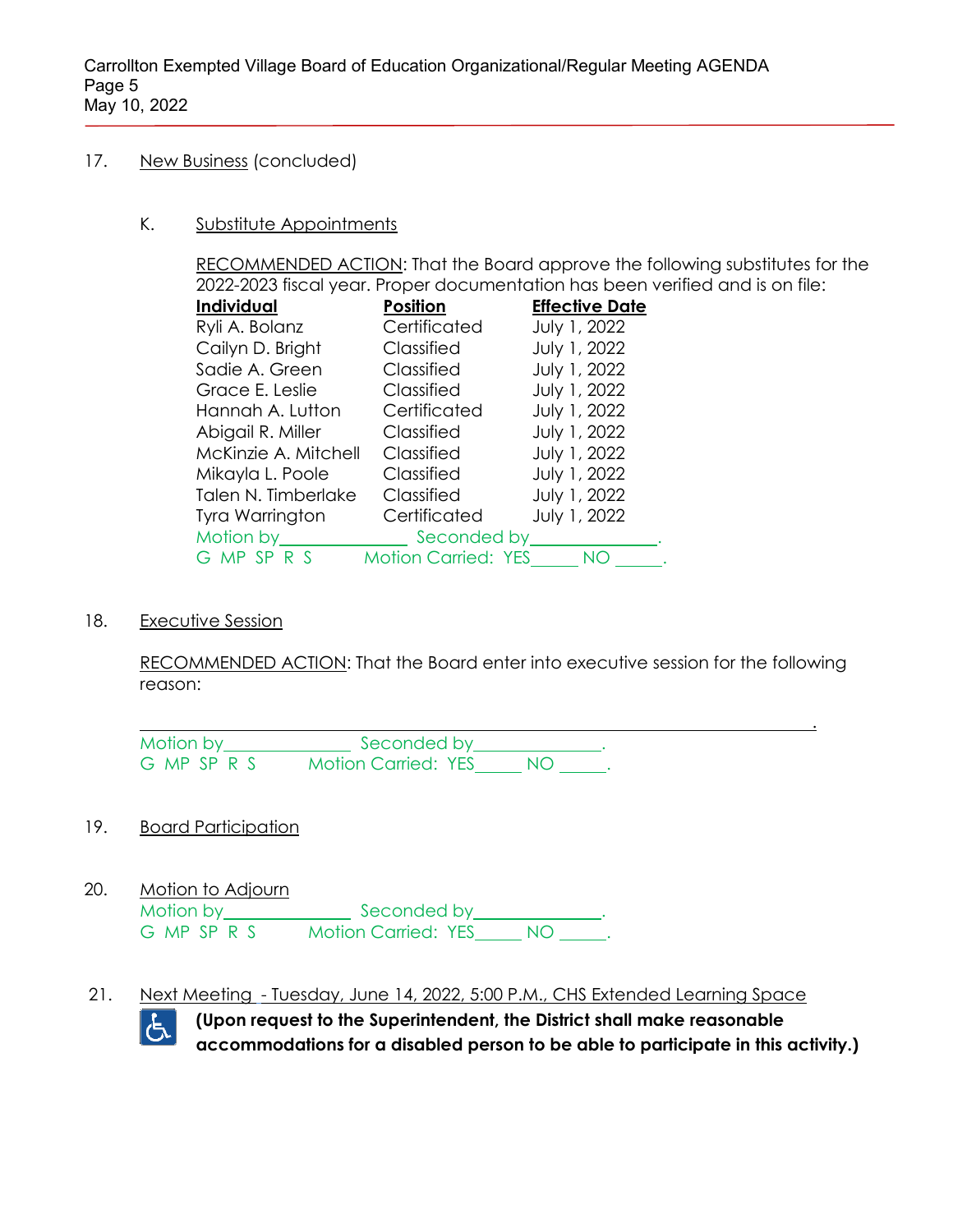### **Enclosures:**

- 4.A. Regular Meeting Minutes
- 4.B. Special Meeting Minutes
- 9. Financial Reports
- 17.A. Title III Consortium Contract
- 17.B. Summer Warrior Academy Budget
- 17.C. Warrior Camp STEM Edition
- 17.E. Five-Year Forecast
- 17.F. Graduating Class of 2022
- 17.G. Parent Transportation Handbook
- 17.H. Summit ESC Service Contract
- 17.I. Unpaid Leave of Absence/C.Shreve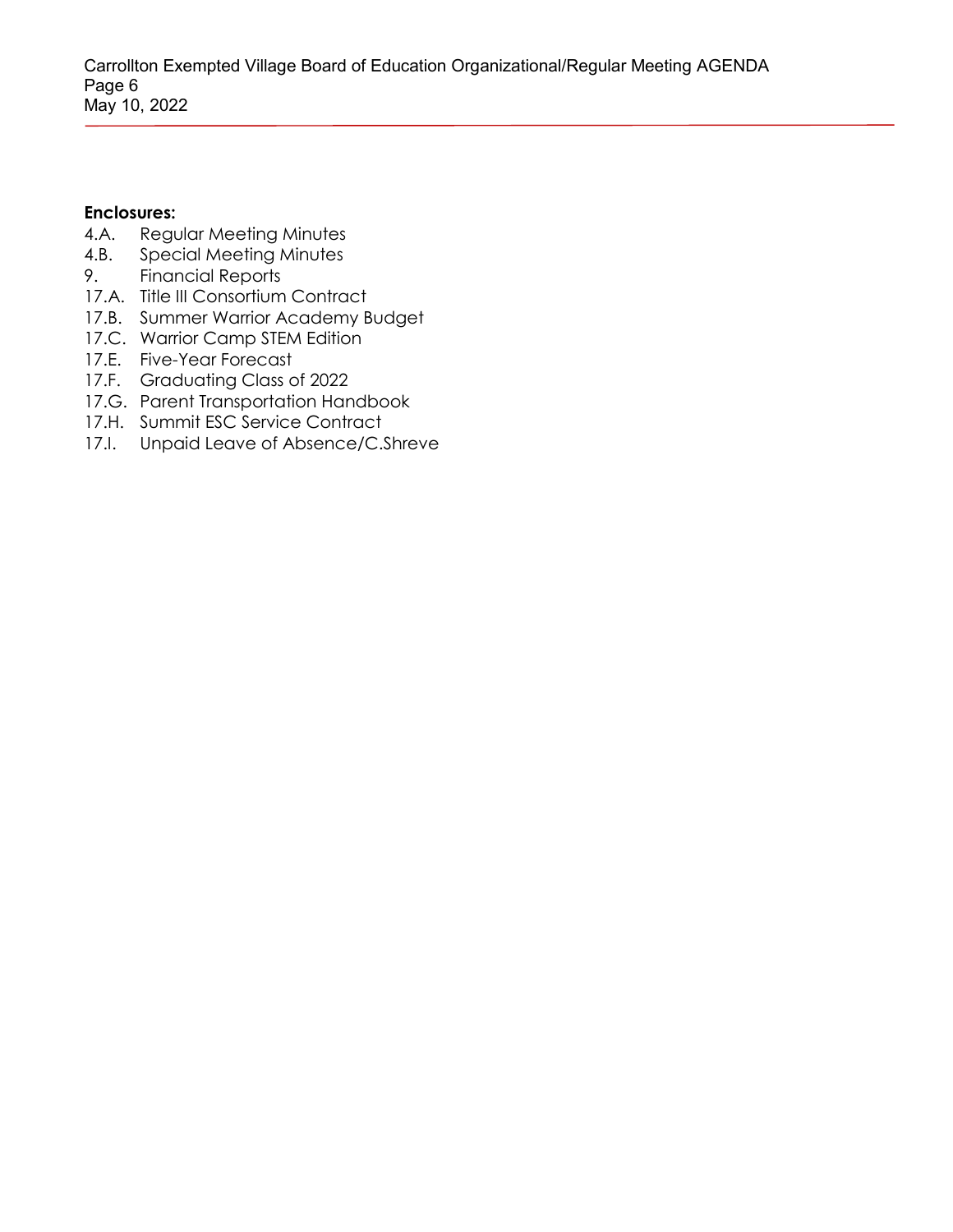Carrollton Exempted Village Board of Education Organizational/Regular Meeting AGENDA Page 7 May 10, 2022

# **EXECUTIVE SESSION O.R.C. 121.22**

**WHEREAS**, as a public board of education may hold an executive session only after a majority of the quorum of this Board determines by a roll call vote to hold such a session and only at a regular or special meeting for the sole purpose of the consideration of any of the following matters:

- A. To consider one or more, as applicable, of the check marked items with respect to a public employee or official:
	- 1. Appointment
	- 2. \_\_\_\_\_\_\_\_\_\_\_\_\_\_ Employment
	- 3. \_\_\_\_\_\_\_\_\_\_\_\_\_\_ Dismissal
	- 4. \_\_\_\_\_\_\_\_\_\_\_\_\_\_\_\_ Discipline
	- 5. Promotion
	- 6. Demotion
	- 7. Compensation
	- 8. Investigation of charges/complaints

(Unless public hearing requested)

- B. To consider the purchase of property for public purposes or for the sale of property at competitive bidding.
- C. Conferences with an attorney for the public body concerning disputes involving the public body that are the subject of pending or imminent court action.
- D. Preparing for, conducting, or reviewing negotiations or bargaining sessions with public employees concerning their compensation or other terms and conditions of their employment.
- E. Matters required to be kept confidential by federal law or rules or state statutes.
- F. Specialized details of security arrangements where disclosure of the matters discussed might reveal information that could be used for the purpose of committing or avoiding prosecution for a violation of the law.

**NOW, THEREFORE, BE IT RESOLVED** that the Carrollton Exempted Village School District Board of Education, by a majority of the quorum present at this meeting, does hereby declare its intention to hold an executive session on items and some as listed above.